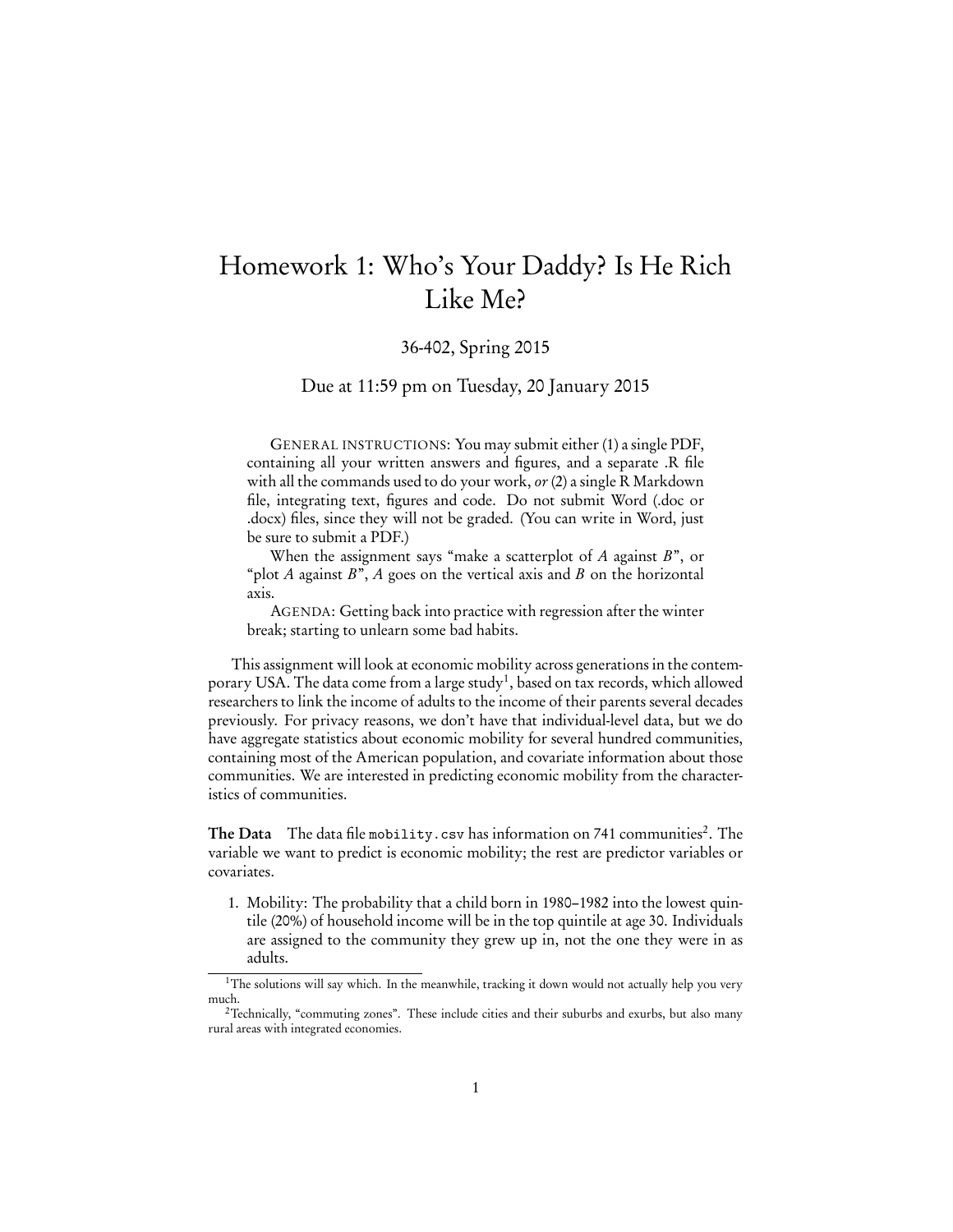- 2. Population in 2000.
- 3. Is the community primarily urban or rural?
- 4. Black: percentage of individuals who marked black (and nothing else) on census forms.
- 5. Racial segregation: a measure of residential segregation by race.
- 6. Income segregation: Similarly but for income.
- 7. Segregation of poverty: Specifically a measure of residential segregation for those in the bottom quarter of the national income distribution.
- 8. Segregation of affluence: Residential segregation for those in the top qarter.
- 9. Commute: Fraction of workers with a commute of less than 15 minutes.
- 10. Mean income: Average income per capita in 2000.
- 11. Gini: A measure of income inequality, which would be 0 if all incomes were perfectly equal, and tends towards 100 as all the income is concentrated among the richest individuals (see Wikipedia, s.v. "Gini coefficient").
- 12. Share 1%: Share of the total income of a community going to its richest 1%.
- 13. Gini bottom 99%: Gini coefficient among the lower 99% of that community.
- 14. Fraction middle class: Fraction of parents whose income is between the national 25th and 75th percentiles.
- 15. Local tax rate: Fraction of all income going to local taxes.
- 16. Local government spending: per capita.
- 17. Progressivity: Measure of how much state income tax rates increase with income.
- 18. EITC: Measure of how much the state contributed to the Earned Income Tax Credit (a sort of negative income tax for very low-paid wage earners).
- 19. School expenditures: Average spending per pupil in public schools.
- 20. Student/teacher ratio: Number of students in public schools divided by number of teachers.
- 21. Test scores: Residuals from a linear regression of mean math and English test scores on household income per capita.
- 22. High school dropout rate: Also, *residuals* from a linear regression of the dropout rate on per-capita income.
- 23. Colleges per capita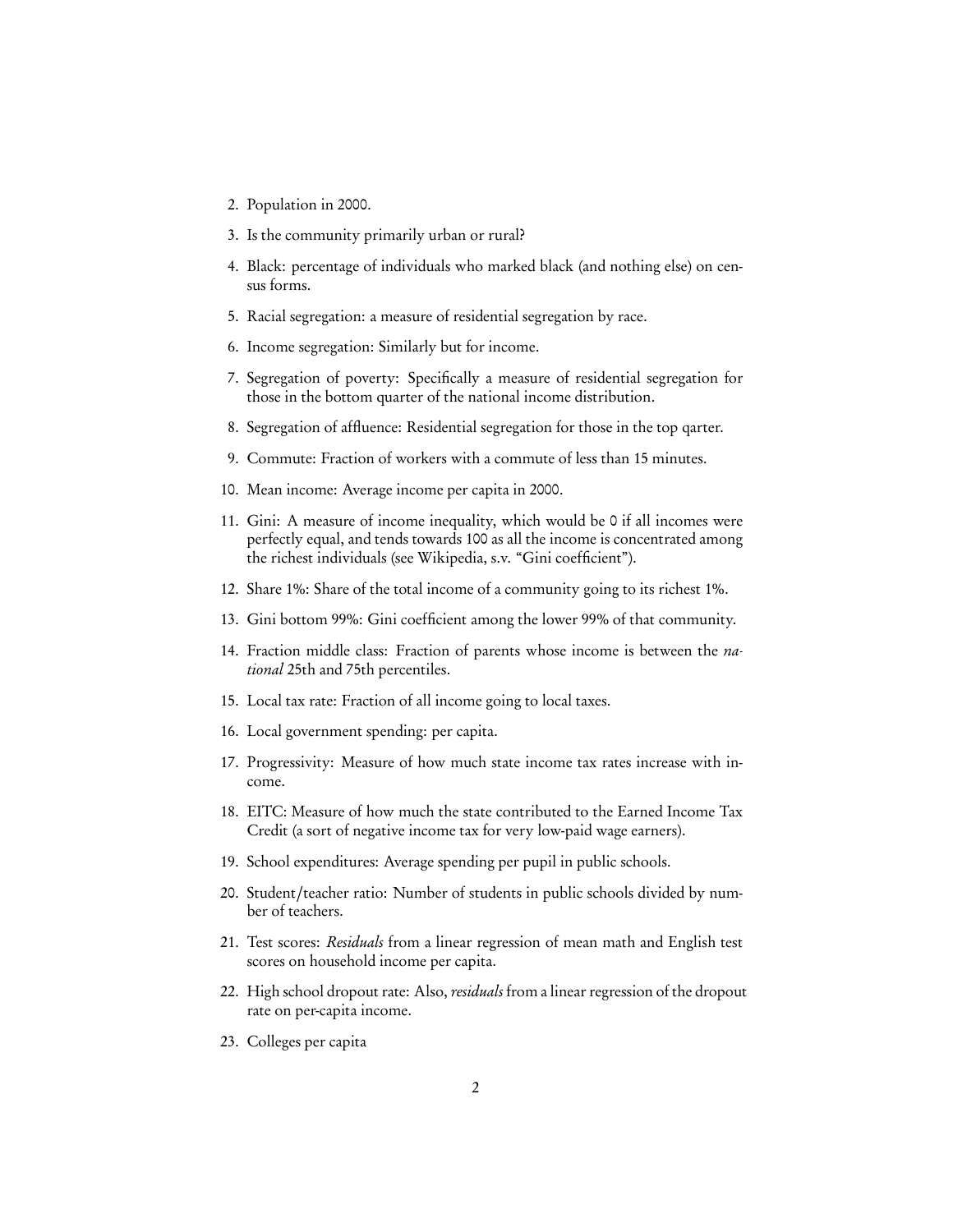- 24. College tuition: in-state, for full-time students
- 25. College graduation rate: Again, residuals from a linear regression of the actual graduation rate on household income per capita.
- 26. Labor force participation: Fraction of adults in the workforce.
- 27. Manufacturing: Fraction of workers in manufacturing.
- 28. Chinese imports: Growth rate in imports from China per worker between 1990 and 2000.
- 29. Teenage labor: fraction of those age 14–16 who were in the labor force.
- 30. Migration in: Migration into the community from elsewhere, as a fraction of 2000 population.
- 31. Migration out: Ditto for migration into other communities.
- 32. Foreign: fraction of residents born outside the US.
- 33. Social capital: Index combining voter turnout, participation in the census, and participation in community organizations.
- 34. Religious: Share of the population claiming to belong to an organized religious body.
- 35. Violent crime: Arrests per person per year for violent crimes.
- 36. Single motherhood: Number of single female households with children divided by the total number of households with children.
- 37. Divorced: Fraction of adults who are divorced.
- 38. Married: Ditto.
- 39. Longitude: Geographic coordinate for the center of the community
- 40. Latitude: Ditto
- 41. ID: A numerical code, identifying the community.
- 42. Name: the name of principal city or town.
- 43. State: the state of the principal city or town of the community.

Some of these variables are missing for some communities, and this may make a difference for some questions.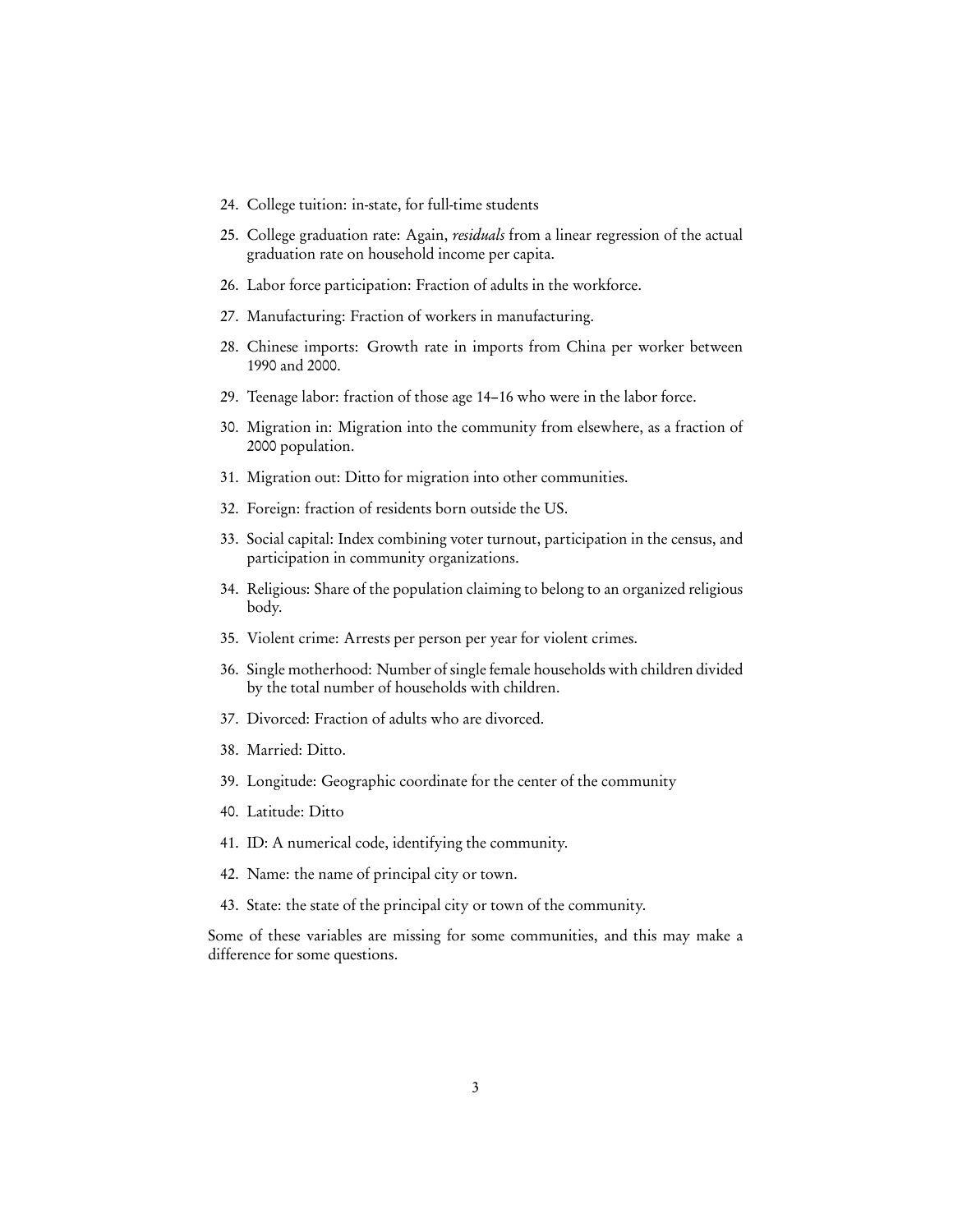- 1. (5) Draw a map of mobility. That is, make a plot where the x and y coordinates are longitude and latitude, and mobility is indicated by color (possibly grey scale), by a third coordinate, or some other suitable device. Make sure your map is legible. Describe the geographic pattern in words.
- 2. (15) Make scatter plots of mobility against each of the following variables. Include on each plot a line for the simple or univariate regression, and give a table of the regression coefficients. Carefully explain the interpretation of each coefficient. (2 pts each) Do any of the results seem odd? (1 pt)
	- (a) Population
	- (b) Mean household income per capita
	- (c) Racial segregation
	- (d) Income share of the top 1%
	- (e) Mean school expenditures per pupil
	- (f) Violent crime rate
	- (g) Fraction of workers with short commutes.
- 3. (15) Run a linear regression of mobility against all appropriate covariates.
	- (a) (5) Report all regression coefficients and their standard errors to reasonable precision; you may use either a table or a figure as you prefer. Do not just paste in R's output.
	- (b) (1) Explain why the ID variable must be excluded.
	- (c) (4) Explain which other variables, if any, you excluded from the regression, and why. (If you think they can all be used, explain why.)
	- (d) (5) Compare the coefficients you found in problem 2 to the coefficients for the same variables in this regression. Are they significantly different? Have any changed sign?
- 4. (10) The wrong side of the tracks starts at Giant Eagle Find Pittsburgh in the data set.
	- (a) (1) What its actual mobility? What is its predicted mobility, according to the model?
	- (b) (3) Holding all else fixed, what is the predicted mobility if the violent crime rate is doubled? If it is halved?
	- (c) (3) Holding all else fixed, at what level of income segregation does the model predict that mobility will exceed 1.0?
	- (d) (3) Holding all else fixed, what would the income share of the top 1% have to be for the model to predict that mobility will fall to 0.0?

(We will see later in the course how to avoid the embarrassment of models that predict probabilities greater than 1 or less than 0.)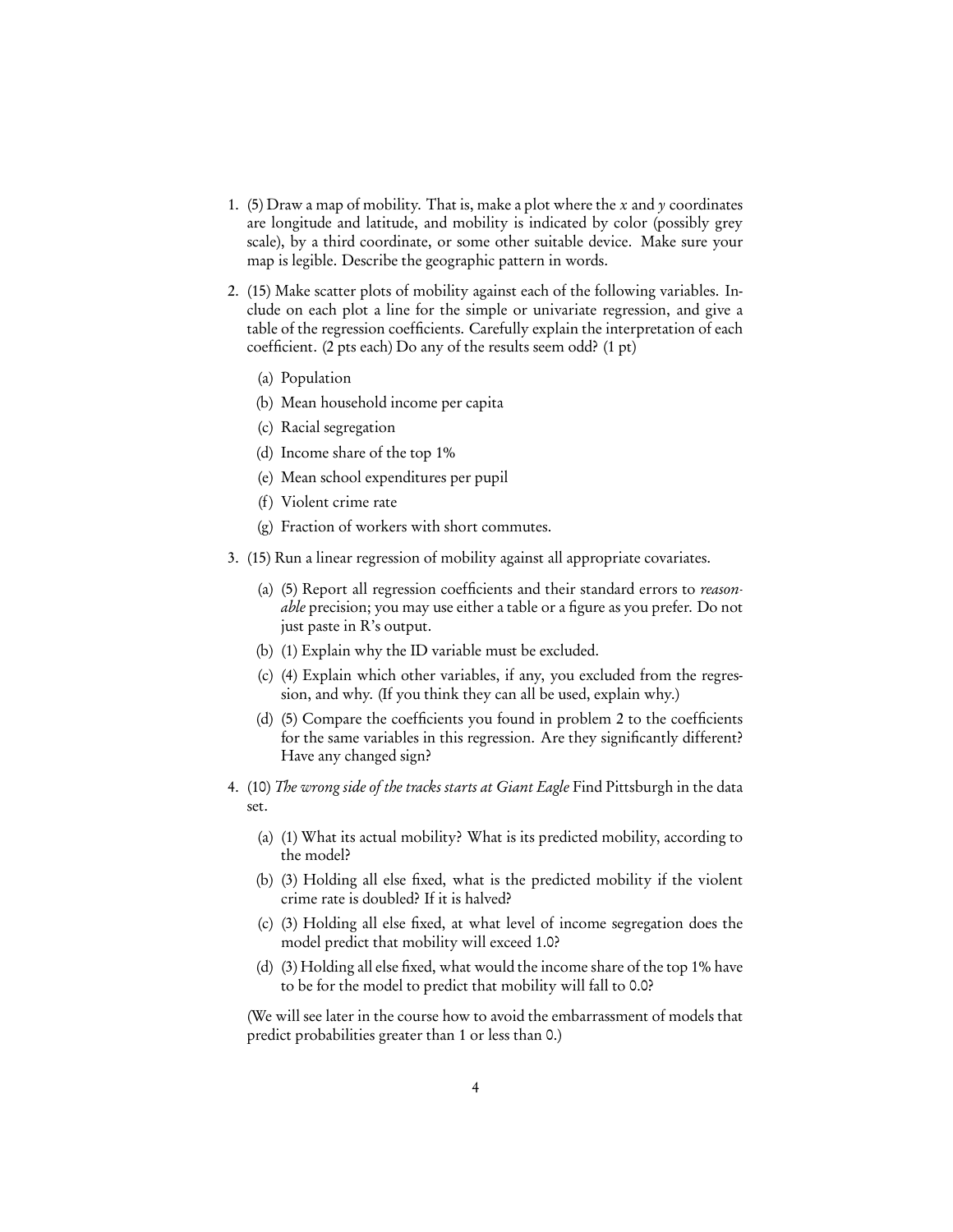- 5. (10) Free as in beer
	- (a) (1) The national mobility level is the average mobility across all communities, weighted by population. What is it?
	- (b) (3) Suppose college were made free for everyone. Calculate the change in the predicted mobility for each community. Report the minimum, median, mean and maximum changes.
	- (c) (1) Find the change to the predicted (not actual) national mobility level from making college free for everyone. *Hint:* consider a weighted average, or weighted sum, of your vector of answers from Problem 5b.
	- (d) (3) Give a (rough) 95% confidence interval for the change in the predicted national mobility level.
	- (e) (2) Explain at least one way in which this calculation is unrealistic.
- 6. (10) Distinctions vs. differences
	- (a) (2) Make a table ranking the variables by the magnitude of the  $t$  statistic in the regression results (i.e., rank by  $|t|$ , not t).
	- (b) (6) For each variable in the model, find the expected change in mobility from a one standard deviation change in that variable (assuming all else is fixed). Provide a table ranking variables by the magnitude of their impact.
	- (c) (2) How similar is the ranking by impact to the ranking by  $t$  statistics?
- 7. (5) Make a map of the model's predicted mobility. How does it compare, qualitatively, to the map of actual mobility?
- 8. (5) After making proper allowances
	- (a) (1) Make a map of the model's residuals.
	- (b) (2) What are the five communities with the largest positive residuals? The five with the most negative residuals? (Can you mark these on the map?)
	- (c) (2) One interpretation of these residuals is that they show communities where some factor not included in the model leads to higher (or lower) mobility than in otherwise-similar communities. Suggest at least one other interpretation. Could you test these ideas with this data set?
- 9. (5) Expectations and reality
	- (a) (3) Make a scatterplot of actual mobility against predicted mobility. Is the relationship linear? Should it be, if the model is right? Is the relationship flat? Should it be, if the model is right?
	- (b) (2) Make a scatterplot of the model's residuals against predicted mobility. Is the relationship linear? Should it be, if the model is right? Is the relationship flat? Should it be, if the model is right?
- 10. (20) Model checking will continue until morale improves